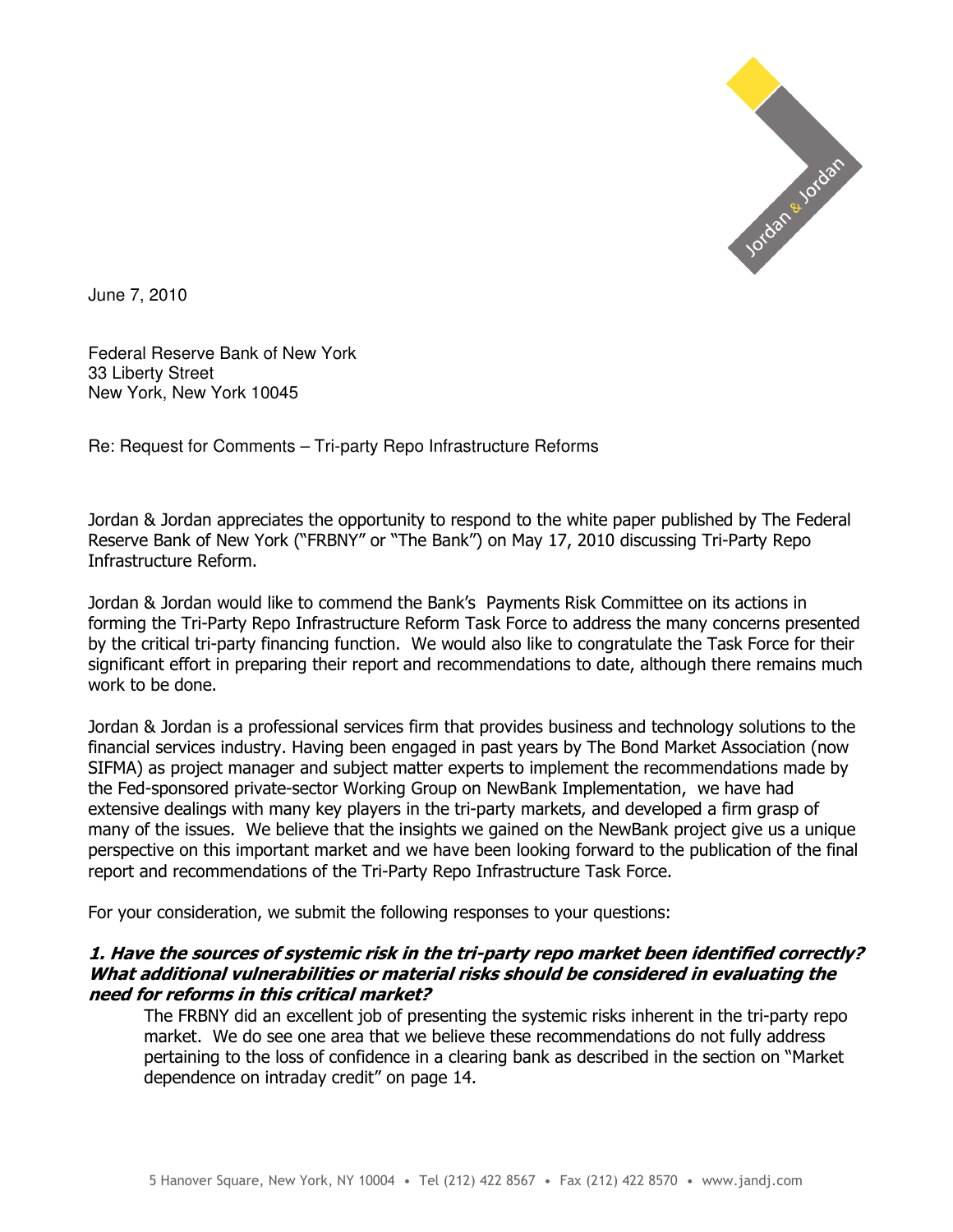

It would appear that the changes proposed by the Task Force to substantially eliminate 90% of intra-day risk are considered to have solved the problems originally identified in the NewBank project. However, we suspect that the investors will still remove all tri-party financing from dealers who clear at a particular clearing bank if that bank suffered a loss of confidence. Our primary concern is that many large investors have specific credit criteria that a bank must meet in order to be utilized as a "custodian". Should a bank fall below the criteria, these investors will be required by their policies to avoid using that bank as a tri-party custodian.

An additional concern would be the exposure associated with the increase in term trades that has been proposed. Investors would likely be very averse to committing their funds to a dealer on this basis if they know that payment would need to flow through their demand deposit accounts at a troubled bank on a future date.

Lastly, you have stated that the largest cash investors supply \$100 billion or more to the triparty markets on a daily basis. At best, even assuming that the risk associated with 90% of that amount could be eliminated with implementation of these Task Force recommendations, \$10 billion (or \$5 billion assuming the funds are divided between the two banks) remains at risk.

We believe that this combination might cause many of the major investors to pull their funding from dealers at the troubled clearing bank creating a severe liquidity crisis for those institutions. Given this, the FRBNY may want to consider the final recommendations of the NewBank Steering Committee to see if there would be benefit in implementing them in conjunction with the current Task Force proposals.

### 2. Are the recommendations proposed by the task force appropriate and adequate to address the policy concerns articulated in this paper? a) Please comment on specific recommendations that you think are most likely to be effective.

The steps taken to keep the credit exposure with the cash investors in lieu of moving the exposure to the clearing banks would appear to be the most effective recommendations. In particular, the combination of: a) developing an auto-substitution capability that would allow for the continuous lockup of collateral for term trades; and, b) maintaining collateralization of expiring trades until much later in the day, should go a long way towards eliminating the current daylight exposure of the clearing banks. The proposals for a more robust three-way confirmation process and standardized settlement times are critical prerequisites for this and should be able to be developed in a timely manner.

The proposal to publish key data regarding the composition/concentration of tri-party repo collateral along with margin information for tri-party loans will also be a valuable tool for all concerned. In support of efforts to achieve greater transparency, we trust that the clearing banks and FRBNY have been able to satisfy any dealer confidentiality concerns in this regard.

#### b) Please comment on specific recommendations that you believe will not be effective.

We are in agreement with the FRBNY's statement regarding the likelihood that cash investors will rapidly flee from a dealer that shows any signs of weakness in spite of the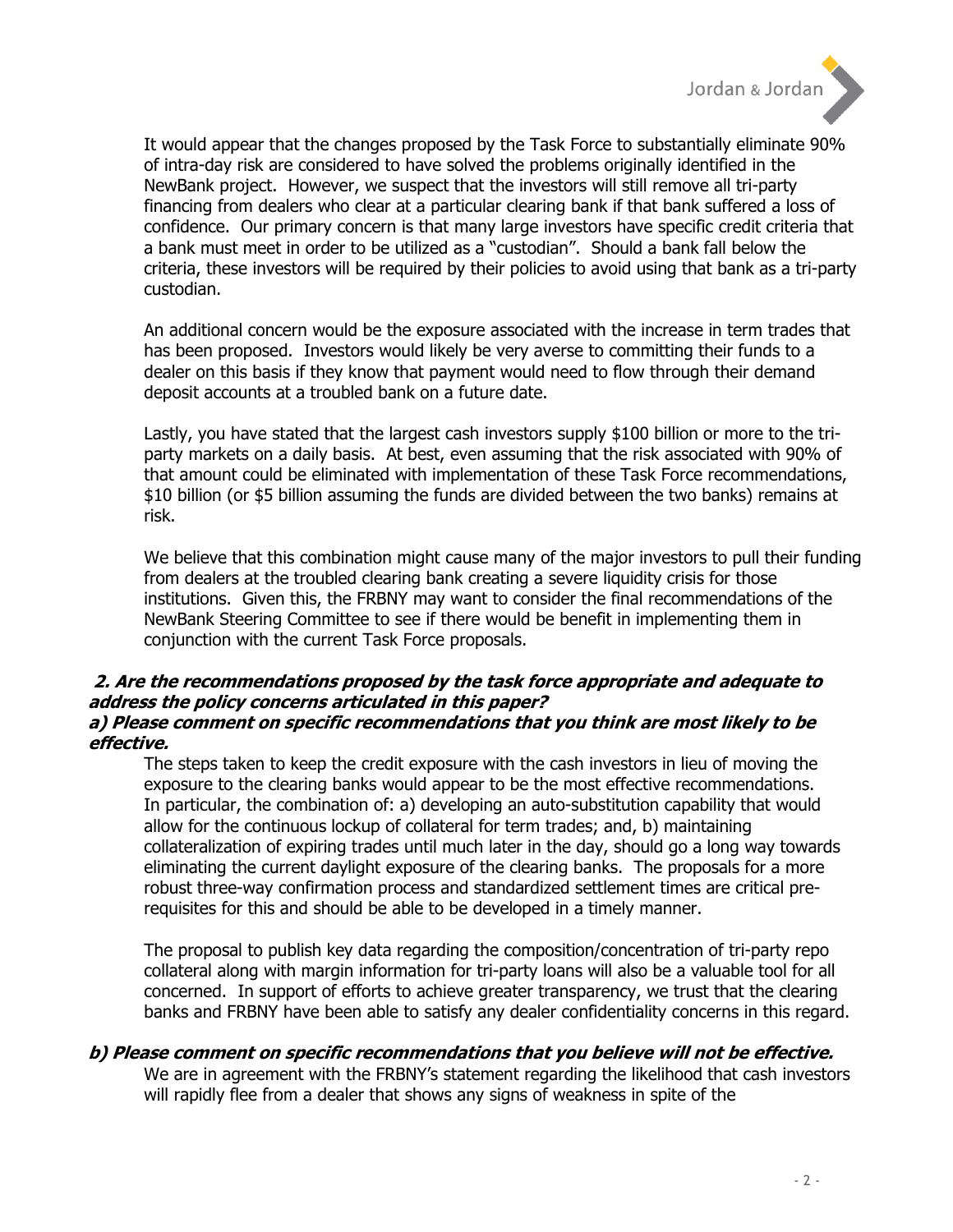

recommendations made by the Task Force. Experience has shown that for many large investors, their primary consideration in making tri-party loans is the quality of the counterparty. Although the existence of collateral and more robust processes for liquidation and liquidity are very much needed in the event of default, even the most sophisticated programs are unlikely to change the fact that investors would rapidly cease doing business with any firm showing weakness.

While we firmly believe the concept of auto-substitution can be highly effective, there are two scenarios that should be considered carefully when designing the auto-substitution process. 1) The absence of same day pricing might create situations that could cause cash investors to balk at utilization of the process. Substituting a 10-year Note for a Treasury Bill on a day when Treasury prices are moving down significantly could leave them under-collateralized if prior night prices were used. 2) Another consideration would be the handling of principal & interest payments on any collateral held on a tri-party loan. To give these payments to the dealer without any adjustment to the collateralization of the investor could be problematic.

## c) Please comment on specific recommendations that you believe may have unintended consequences.

Although Jordan & Jordan has not identified any unintended consequences associated with any specific recommendation, we are concerned that the collective burden of the many changes suggested for the cash investors may cause them to consider leaving the tri-party market and invest in other, less demanding products. For instance, we have seen a reluctance of the buyside to make significant modifications to their operational procedures such as automating messaging for block trade confirmations and fixed income account allocations.

Furthermore, we have found that many tri-party constituents are unaware of their exposures and their obligations in a tri-party transaction. Implementation of some of these recommendations will require broad education of the risks and commitments involved, which may cause all but the top tier investors to back away. Because the success of many of the Task Force recommendations are dependent on the full cooperation of the investor, it is unclear as to the source or strength of motivation necessary for the buy-side to maintain current levels of interest in this type of investment.

## d) Are there additional specific measures within the general approach proposed in the task force report that should be considered?

Jordan & Jordan has no comment.

### 3. Are the task force recommendations, including targets for reduction of intraday credit extension by clearing banks, achievable in the timeframes outlined? What barriers or challenges to implementation do you anticipate?

Jordan & Jordan is not comfortable providing comment on the time frames proposed, given the current state of communication between the three parties involved is not known to us, and the detailed project plan for the auto-substitution process has not yet been published. However, to the extent that real-time messaging for confirmation of block trades and allocations instructions can help facilitate reduction of intraday credit, we are confident that the standard FIX protocol messages can meet these needs. While most market participants today are FIX-enabled on the equity side of their businesses, many have not implemented FIX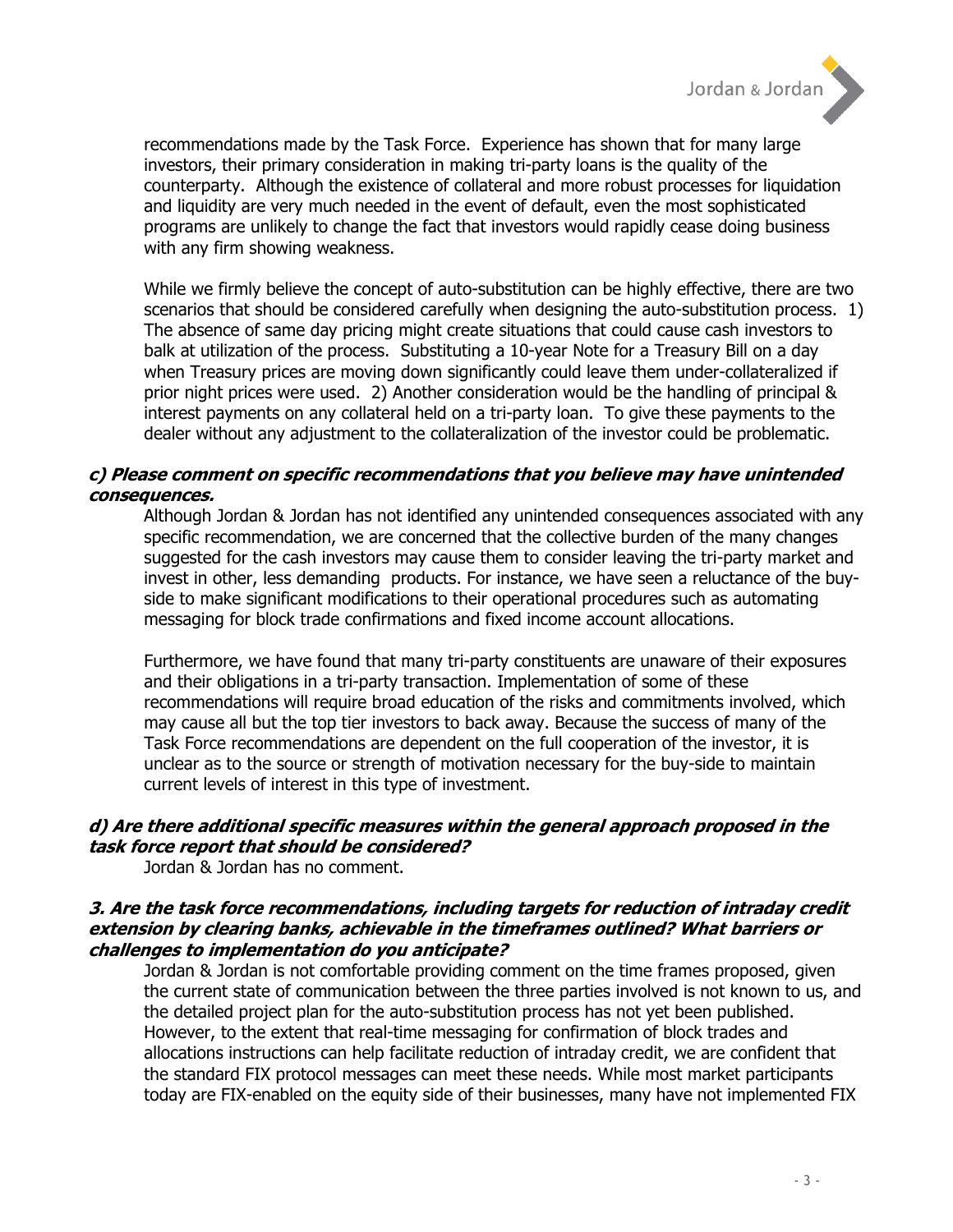

for fixed income. Leveraging FIX capabilities to support the three-way messaging requirements of the Task Force recommendations could expedite the process. FPL's (FIX Protocol Ltd.) Global Fixed Income Committee (GFIC)<sup>1</sup> would be happy to work with the Task Force to adapt FIX messaging standards and establish best practices to address these needs. Jordan & Jordan can facilitate a discussion if the Task Force wishes to pursue this further.

# 4. What business impact do you anticipate from the recommendations? For example, what impact would you expect this series of reforms to have on the structure, volumes, collateral, or other parameters of the tri-party repo market?

Jordan & Jordan has no comment.

# 5. Considering a dealer default scenario, what additional measures should be considered to address concerns regarding potential liquidity pressures on cash lenders and surviving dealers, and the potential for fire-sale conditions?

Jordan & Jordan has no comment.

l

## 6. What measures could be taken to reduce the likelihood of cash lenders running from a troubled dealer?

Within the current or proposed tri-party processes there is nothing that Jordan & Jordan can see that would prevent cash lenders from running from a troubled dealer; however, we believe a central counterparty that guarantees all transactions does present a viable solution.

# a) Are there ways to increase a lender's ability to effectively deal with a scenario in which it must accept collateral in lieu of cash following a dealer default?

Other than the suggestions put forth in the Task Force recommendations (i.e. more accurate margin and valuation levels, potentially netting of exposures by DTCC and/or utilization of a central liquidation agent), nothing additional can be seen at this time. Once again, however, it should be noted that utilization of a central counterparty would eliminate any need for investors to deal with collateral in the event of a dealer default.

# 7. What other approaches to assessing and mitigating systemic risk in tri-party repo business arrangements should the Federal Reserve or industry leaders consider?

# a) For example, would implementation of a central counterparty be desirable in this market? If so, what specific features of a central counterparty would be most desirable, and why?

While utilization of a central counterparty would eliminate many of the challenges presented by current tri-party activity, Jordan & Jordan understands that cash investors have resisted membership in central counterparties due to the clearing fund and mutualization of loss requirements currently required by these systems.

In response to your whitepaper's invitation to "identify additional or alternative measures that should be considered", Jordan & Jordan agrees that the Federal Reserve should expand beyond the current tri-party model and look for new financing structures that do not present the concerns that have been so well defined in these documents.

<sup>&</sup>lt;sup>1</sup> Jordan & Jordan manages the global Program Office for FPL and our staff members are active participants in numerous FIX committees including GFIC. The FIX protocol is an open standard, free for all to use in the public domain.